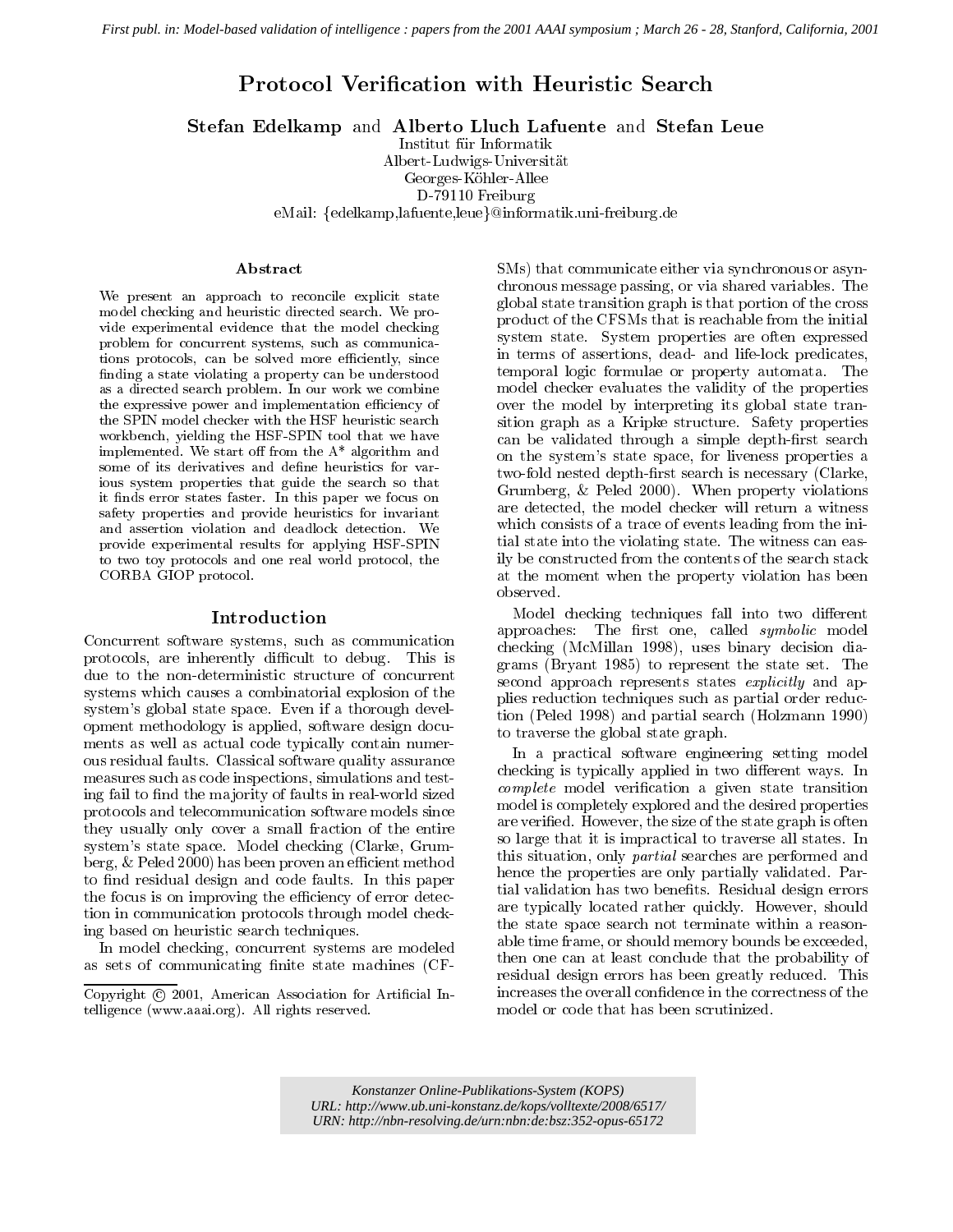Various verification tools for concurrent systems based on model checking have been developed, most  $\rm{magn}$  the SPIN validator (Holzmann 1990; 1997). SPIN parses the concurrent protocol specification language Promela and applies possibly bounded depth first search variants like Supertrace to examine various beams in the search trees (Holzmann 1987). It allows to apply partial order reduction to reduce the state space (Peled 1998) and bit-state hashing (Holzmann 1990) to compress the state description of several hundred bits down to only one or two to build hash tables with over  $2^{30}$  entries. Bit-state hashing algorithms are not complete, since the hash function does not disambiguate all synonyms. Moreover, due to the depth-first traversal that SPIN employs, the length of a witness is not minimal. However, since the density of errors in the cross product state space is rather high compared to that of single agent search problems (that usually only have one target state), SPIN succeeds in finding bugs efficiently, even though they are often located at large search depths. We chose SPIN as a basis for our implementation and provide an interface for AI search algorithms for which there is ample evidence of their capability to deal with huge problem spaces. Our paper shows that using the power of heuristic search algorithms we are capable of nding errors much faster, hence requiring less search steps as well as less memory which allows us to analyze more complex problems.

Central to our work is the A\* (Hart, Nilsson, & Raphael 1968) search algorithm which is a variant of Dijkstra's single-source shortest-path algorithm. A\* uses edges that are re-weighted by an estimator function that takes additional search information into account (Cormen, Leiserson, & Rivest 1990). Current heuristic search techniques such as iterative deepening (Korf 1985), transposition tables (Reinefeld & Marsland 1994), finite state machine pruning (Taylor  $&$ Korf 1993), relevance cuts (Junghanns 1999), symbolic representation (Edelkamp  $&$  Reffel 1998) and memorybased heuristics (Hernádvögyi & Holte 2000) efficiently solve problems with 10<sup>20</sup> states and beyond, which compares with performance gains in symbolic model checking (Burch et al. 1992).

In our work we handle safety errors such as violations of system invariants, assertion violations and deadlocks. Since the state space reduction due to heuristic search algorithms strongly depends on the quality of the estimate we have developed different heuristics for these purposes based on communication queue load, process activeness and distances to dangerous process states.

The structure of our paper is as follows: First we take a closer look at communication protocols and their representations in Promela. Then we address the architecture of the new protocol validator HSF-SPIN. Afterwards we present different known heuristic search strategies and present a new search paradigm based on

the combination of partial and heuristic search. We then discuss the automatic generation of heuristic estimates for safety properties in communication protocols. The impact of our heuristics on three protocol examples is evaluated. Finally, we discuss the results, draw conclusions and indicate current and future work.

### Protocol Modeling with Promela

Promela is a concurrent modeling language for the description of extended communicating finite state machine models. A Promela model consists of a set of concurrent processes, known as \proctypes" in Promela parlance. Proctypes can be dynamically instantiated or deleted. Inside a proctype, execution is strictly sequential, and control flow is specified using Dijkstra-like guarded commands, a goto/labeling mechanism and inlined procedure calls. Inter proctype communication is either by shared variables, by synchronous rendez-vous message passing, or by buffered asynchronous message passing. The semantics of Promela is not fully formalized and the SPIN tool's interpretation is often used as reference, in particular the interpretation provided by SPIN's state space exploration component. Concurrency in SPIN is interpreted as interleaved state sequences. Since Promela was designed to be used in a model checker special attention was paid to ascertaining the finiteness of the resulting model. The basic data types all represent finite domains, and the Promela typing mechanism allows only finite types to be derived. Asynchronous communication is via buffered channels with bounded, finite capacity. The number of concurrently executing proctype instances is not bounded in the language definition, but all SPIN implementations limit the number to a platform-dependent constant.

There are various ways of specifying and validating state properties in Promela and SPIN. SPIN has builtin routines checking a Promela model for dead- and livelocks. To distinguish desired end states from deadlock states and in order to identify progress states for livelock analysis, the user has to apply well-defined label names to states in the model. Promela also permits the use of assertions in the code which can be used for pre and post condition-style assertional specification. Finally, to specify temporal properties, particularly liveness properties, Promela has a format to represent Büchi automata called never claims. SPIN provides a translation from linear time temporal logic (LTL) formulae into never claims, which greatly facilitates property specification with temporal logic.

We exemplify Promela with the well-known dining philosopher problem posed by Dijkstra. We are confronted with <sup>n</sup> philosophers sitting around a table and trying to eat between meditations. Each philosopher has his own plate of spaghetti and there is a fork between each plate for a total of <sup>n</sup> forks. Two forks (a left and a right one) are necessary and sufficient to start eating since the spaghetti are very slippery. The life of a philosopher consists of alternate periods of lunch and meditation time. The first obvious solution for a

 $1$ Available from

http://netlib.bell-labs.com/netlib/spin.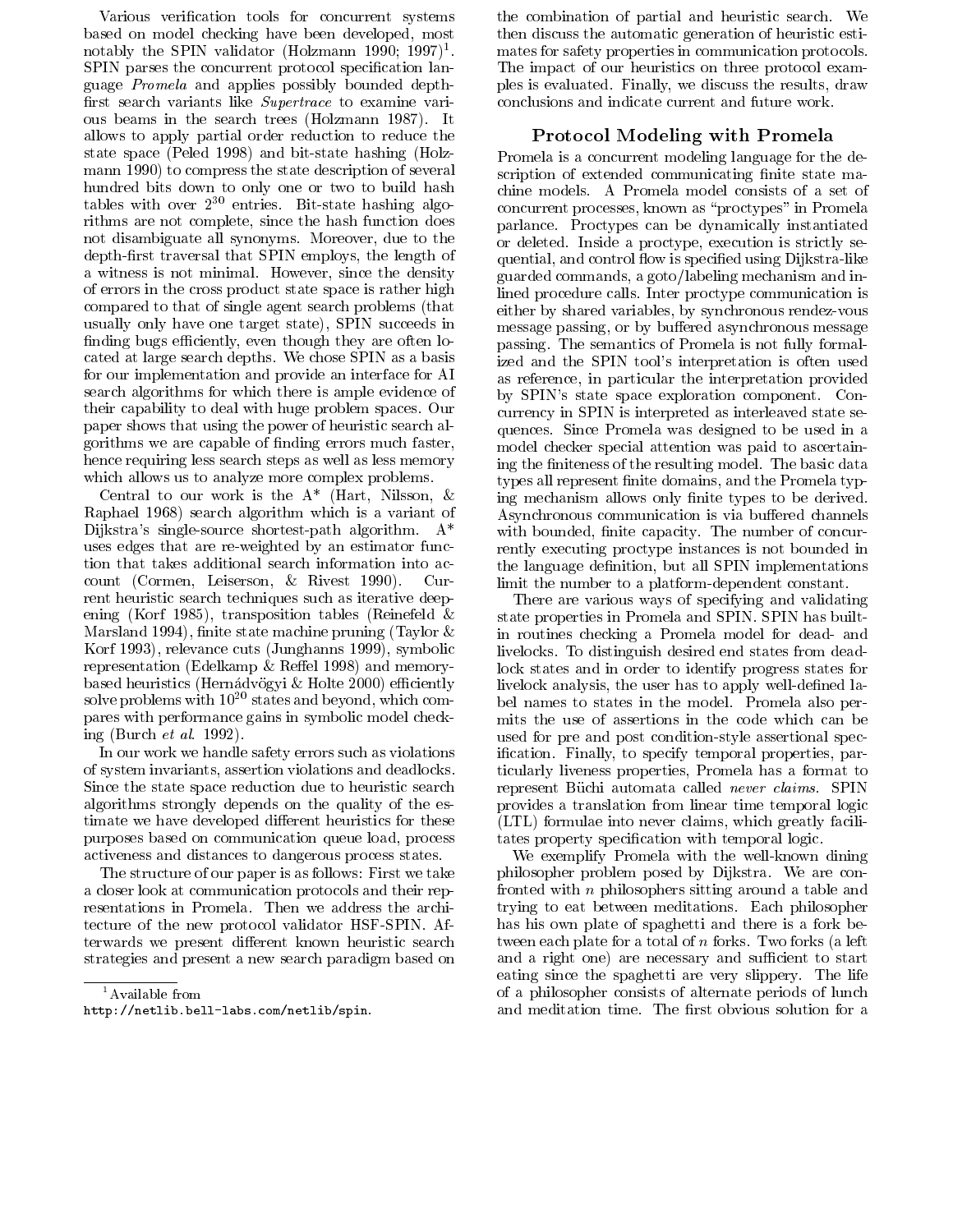```
#define MAX_PHILOSOPHERS 8
mtype={fork}
#define left forks[my_id]
#define right forks[(my_id+1)%MAX_PHILOSOPHERS]
chan forks[MAX_PHILOSOPHERS] = [1] of {bit};
proctype philosopher(int my_id)
{\bf x} do not a dominant contribution of {\bf x}::left?fork -> /* try to get left fork */
                right?fork; /* try to get right fork */
                 /* eat... */
                left!fork; right!fork /* release forks */
                 /* meditation... */
        \circd
}
init
{ byte philosophers=MAX_PHILOSOPHERS;
        atomic f
         atomic {
            d::philosophers>0 ->
                         philosophers--;
                         run philosopher(philosophers);
                         forks[philosophers]!fork
                 ::philosophers==0 ->
                         break
        }
}
```
Table 1: The dining philosophers in Promela.

protocol to get and release the forks is implemented in Table 1. To get the forks the philosopher tries to take first the left fork and then tries to take the other. After eating the philosopher can quitely release both forks. This solution has a an obvious deadlock: If each philosopher takes only his left fork there is no further progress possible for requiring the other one.

#### The Validator HSF-SPIN

HSF-SPIN merges the SPIN model checker and the Heuristic Search Framework (HSF) (Edelkamp 1999) for single-agent exploration problems. The goal of this merge was for HSF-SPIN to inherit most of the efficiency and functionality of Holzmann's original source of SPIN as well as the sophisticated search capabilities of HSF. In HSF-SPIN we modied the static representation of states to allow dynamic state vector allocation, since the predefined maximum size of the vector is too pessimistic in general. We refined the state description of SPIN to incorporate solution length information, transition labels and predecessors for solution extraction. We newly implemented universal hashing, and provided an interface consisting of a node expansion function, initial and goal specification. In order to direct the search, we realized different heuristic estimates. HSF-SPIN also writes trail information to be visualized in the XSPIN interface. As when working with SPIN, the verification of a model with HSF-SPIN is done in two phases: first the generation of an analyzer

of the model, and second the verication run. The protocol analyzer is generated with the program hsf-spin which is basically a modification of the SPIN analyzer generator. By executing hsf-spin -a <model> several  $\sim$  - the set are generated. The source are part of the source of the source of the source of the source of the source of the source of the source of the source of the source of the source of the source of the source of of the model checker for the given model. They have to be compiled and linked with the rest of the implementation, incorporating, for example, data structures, search algorithms, heuristic estimates, statistics and solution generation. The result is an analyzer which can be invoked with a wide range of parameters: kind of error to be detected, applied algorithm, heuristic function to be used, etc. HSF-SPIN allows textual simulation to interactively traverse the state space which greatly facilitates in explaining witnesses that have been found.

We briefly present  $\pi$ <sub>5</sub> r an emicient c++ workbench to define and solve solitaire games like the  $(n^2 - 1)$ -Puzzle, Sokoban, and Rubik's Cube. HSF further includes efficient implementations for a generalization to the  $(n^2-1)$ -Puzzle and some other challenging domains. Its predecessor (Muller, Eckerle, & Ottmann 1996) was effectively applied in teaching but the implementation of the heuristic search algorithms were too slow for practical application purposes. HSF implements classical and extended AI search strategies and includes different automata-based duplicate pruning schemes. Since such duplicate elimination is supposed to support only very regular problems, which are typically not present in concurrent system models, we decided to omit this feature from the system. A state in HSF is a quadruple: the packed state description for compactly and uniquely memorizing problem states and the  $f$ -value as the sum of generating path length and the estimate to a goal state. For tracking the solution the predecessor and the transition from the predecessor to the current state are also stored. The lists of expanded and generated states are kept in efficient priority queue structures and hash tables. Conflicts are resolved by chaining.

The software architecture of HSF is designed to combine the workbench design pattern of object-oriented programming (Gamma  $et$  al. 1994) with efficiency aspects found in special-purposed heuristic puzzle solvers. HSF provides an interface for a client-server Java visualization system (Hipke & Schuierer 1999).

#### Heuristic Search Algorithms

The detection of a safety error consists of finding a state in which some property is violated. Typically, the algorithms used for this purpose are depth-first and breadth-first searches. Depth-first search is memory efficient, but not very fast in finding target states. In this section we describe how heuristic search algorithms can be used instead in order to accelerate the exploration.

A\* accommodates the information of the heuristic  $h(u)$ , which estimates the minimum cost of a path from

```
^2Available from
```
http://www.informatik.uni-freiburg.de/~edelkamp.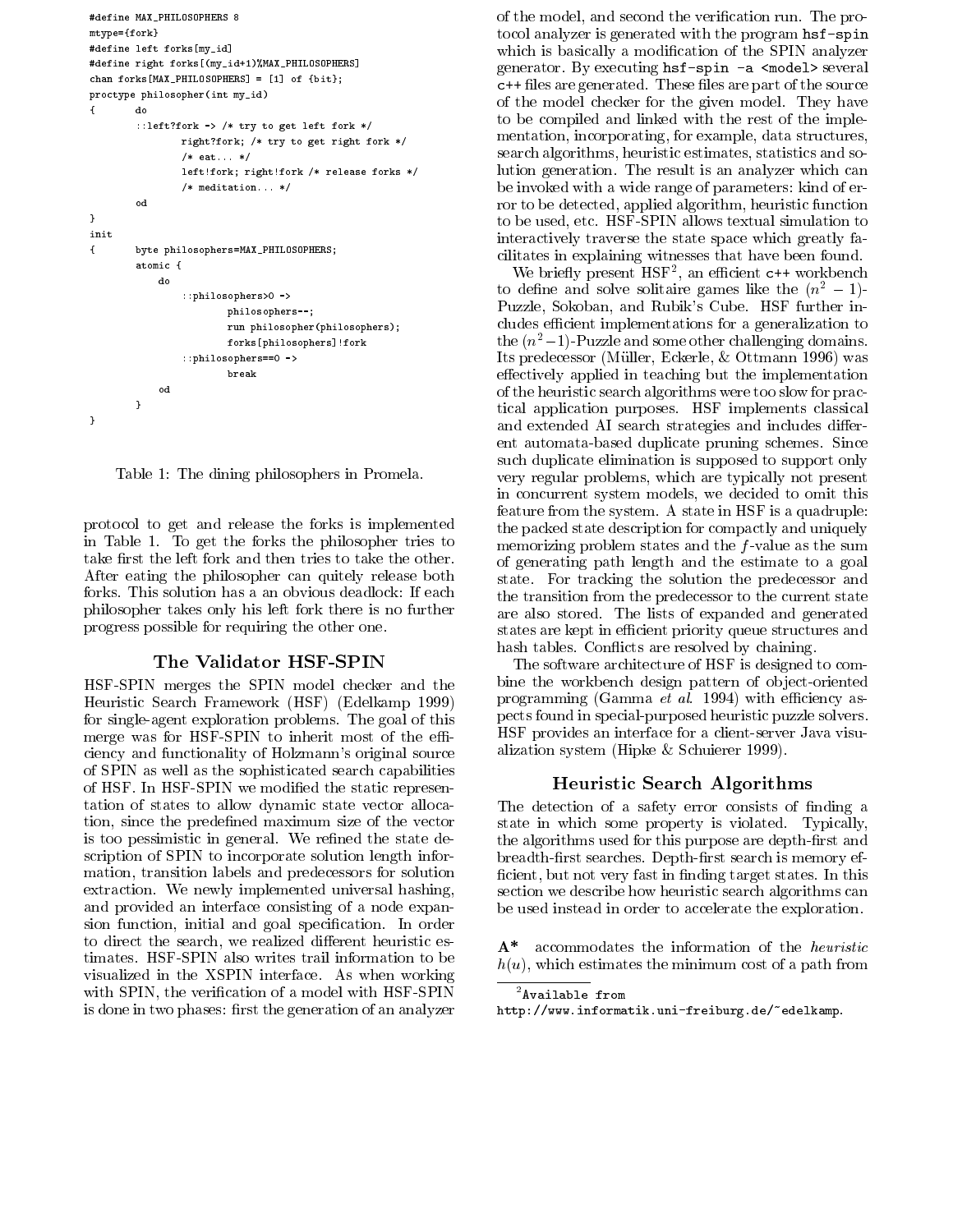node  $u$  to a target node. A heuristic  $h$  is called *consis*tent if and only if  $w(u, v) - h(u) + h(v) \geq 0$  for all u and v, where  $w(u, v)$  denotes the weight along the edge from  $u$  to  $v$ . It is called *optimistic* if it is a lower bound function. We characterize  $A^*$  on the basis of Dijkstra's algorithm to find shortest paths in (positively) weighted graphs from a start node <sup>s</sup> to a set of goal nodes <sup>T</sup> (Cormen, Leiserson, & Rivest 1990). Dijkstra's algorithm uses a priority queue maintaining the set of currently reached yet unexplored nodes. If  $f(u)$  denotes the total weight of the currently best explored path from <sup>s</sup> to some node <sup>u</sup> the algorithm always selects a node with minimum  $f$ -value for expansion, updates its successors' f -values, and transfers it to the set of visited nodes with established minimum cost path.  $A^*$  can be cast as a search through a re-weighted graph. More precisely, the edge weights  $w$  are replaced by adding the heuristic difference. By this transformation, negative weights may be introduced, since not all heuristics are consistent. Nodes that have already been expanded might be encountered on a shorter path. Contrary to Dijkstra's algorithm,  $A^*$  deals with them by possibly re-inserting nodes from the set of already expanded nodes into the set of priority queue nodes (re-opening). On every path from <sup>s</sup> to <sup>u</sup> the accumulated weights in the two graph structures differ by  $h(s)$  and  $h(u)$  only. Consequently, re-weighting cannot lead to negatively weighted cycles so that the problem remains (optimally) solvable. One can show that given a optimistic heuristic the solution returned by the algorithm is indeed a shortest one.

Weighted A\* , WA\* for short, can help when the estimates are too weak. The combined merit function  $f$ of the generating path length and the heuristic estimate is weighted with two parameters wg and w $\mu$  , where w $\mu$ in the generated path length  $g$  and  $\mu$  scales the scales of  $\mu$ the heuristic estimate h, i.e. <sup>f</sup> = wg <sup>g</sup> <sup>+</sup> whh. For  $w_q = w_h = 1$  WA\* reduces to A\*, for  $w_q = 0, w_h \neq 0$ we have best-first search, and for  $w_q \neq 0, w_h = 0$  the algorithm reduces to breadth-first search.

Iterative deepening  $A^*$ , IDA\* (Korf 1985) for short, expands all nodes in consecutive bounded depth first search traversal until the next horizon value has been reached. As long as main memory can be allocated, transposition tables memorize states and updates to state merits.

#### Partial Search Algorithms

Invoking partial search implies that a retrieved node might be an unexpected synonym, since there is no way to distinguish a real duplicate from a false one. Therefore, reopening a node is very dangerous; the information of generating path length and predecessor path length might be false. Subsequently, we omit reopening in partial methods. Note that reopening will not be encountered when the heuristic function is consistent, since this implies that the priorities  $f = g + h$ 

are monotonically increasing:  $f(u) = g(u) + h(u) \leq$  $g(v)+w(u, v)+h(v)-w(u, v) = f(v)$ . Fortunately, most heuristics satisfy this criterion. The lack of state space coverage in partial search is compensated for by repeating the search with restarts on different hash functions. We implemented a set of universal hash functions (Cormen, Leiserson, & Rivest 1990) from which the current one is randomly chosen.

**Partial A\***, the bit-state version of  $A^*$ , omits the packed state description for each fully expanded node, which is the list of visited nodes that are not contained in the priority queue. For further compaction we separate the visited list from the set of horizon nodes such that for the latter only the executed move and link to the predecessor of a node remain. These items are necessary since the access to the priority queue is almost impossible to predict and through the uncorrelated access on the horizon once the goal is found, the solution path cannot be generated.

Partial IDA\* , like IDA\*, can track the solution path on the recursion stack no predecessor link is needed. Therefore, the transposition table in IDA\* is represented by a large bit-vector. A hash function maps a state S to position  $BT(S)$ . A state S is stored by setting the bit at  $BT(S)$  and searched by querying  $BT(S)$ .

Unfortunately, the bit-state transposition table is initialized in each iteration of IDA\*, since neither the predecessor nor the  $f$ -value are present to distinguish the current iteration from the previous ones. Since the bit-vector is large this seems to be the only bottleneck of this approach. One solution to this problems is to dynamically access the bit-vector depending on the number of expansions of the previous iteration and the branching factor, i.e. the ratio of nodes expanded in two successive iterations.

#### Heuristics for Errors in Protocols

In this section we introduce some search heuristics to be used in the detection of errors in models written in Promela. We consider the violation of system invariants, the violation of assertions, and deadlocks. We use  $S$  to denote global system states. In  $S$  we have a set  $P$  of currently active processes (proctype instances)  $P_0, P_1, P_2, \ldots$  For a process  $P_i$  with  $pc_i$  we denote the current local state ( ) is the  $\alpha$  -current counter of  $\mu$  is the set of the set of  $\alpha$ of transitions within the proctype instance  $P_i$ .

Violation of Invariants System invariants are state predicates that hold over every system state  $S$ . To obtain estimator functions it is necessary to estimate the number of system transitions until a state is reached where the invariant does not hold. Given a logical pred $i$  let  $f$  and  $f$  and the number of the number of trainsitions necessary until a state  $S'$  is reached where  $f(S')$ holds, starting from state S.S. Similarly, we have set  $\{N\}$  and the number of transitions necessary until  $f$  is violated.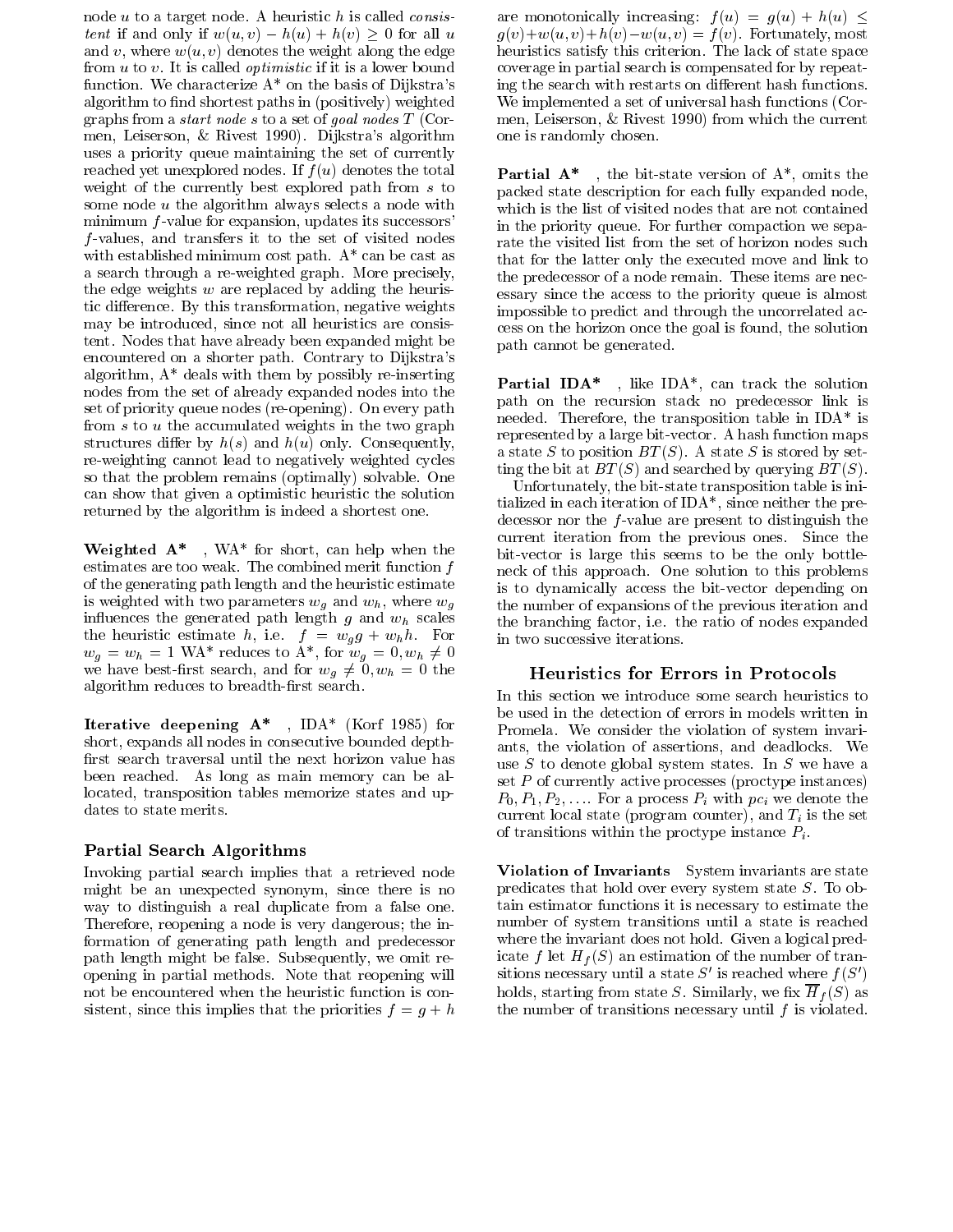A first approach to recursively define these functions is as given in the following table (a denotes a Boolean variable and  $g$  and  $h$  are logical predicates):

|              | $H_+(S)$                 |                                         |   |
|--------------|--------------------------|-----------------------------------------|---|
| true         | 0                        | $\infty$                                | а |
| false        | $\infty$                 |                                         |   |
| $\alpha$     | if $a$ then $0$ else $1$ | if $a$ then $1$ else $0$                |   |
| $\neg g$     | $\overline{H}_q(S)$      | $H_q(S)$                                |   |
| $g \vee h$   | $min{Hg(S), Hh(S)}$      | $\overline{H}_f(S) + \overline{H}_g(S)$ |   |
| $q \wedge h$ | $H_g(S) + H_h(S)$        | $min\{H_{\mathfrak{a}}(S),H_{h}(S)$     | S |

In the definition of  $H_{g\wedge h}$  and  $\overline{H}_{g\vee h}$ , we can replace  $plus (+)$  with max if we want a lower bound. Note that in some cases the proposed definition is not optimistic, e.g., when repeated terms appear in  $g$  and  $h$ .

System invariants may contain other terms such as relational operators and Boolean functions over queues. Thus Hf and Hf can be called as follows: The follows: The follows: The follows: The follows: The follows: The follows: The follows: The follows: The follows: The follows: The follows: The follows: The follows: The follows:

|               | $H_f(S)$                                      |
|---------------|-----------------------------------------------|
| full(q)       | $capacitu(a) = length(a)$                     |
| empty(q)      | length(q)                                     |
| $q^2[t]$      | minimal prefix of $q$ without $t$             |
|               | $(+1$ if q contains no message tagged with t) |
| $a \otimes b$ | if $a \otimes b$ then 0, else 1               |
|               | $H_*(S)$                                      |
| full(q)       | if $full(q)$ then 1, else 0                   |
| empty(q)      | if $empty(q)$ then 1, else 0                  |
| $q^2[t]$      | if $head(q) \neq t$ then 0,                   |
|               | else maximal prefix of t's                    |
| $a \otimes b$ | if $a \otimes b$ then 1, else 0               |

The function  $q'[t]$  is read as *message at head of queue* q tagged with t. The self-explaining are self-explained and self-explaining. The expressions of the right sides are applied to state S. For example,  $capacity(q)$  should be interpreted as

We have used the symbol  $\otimes$  for representing relational operators  $(=,\neq,\leq,\leq,\geq,\geq)$ . We could refine  $H_{a\otimes b}$  and  $H_{a\otimes b}$ . Supposing that in the model, valiables are only decremented or incremented, we could define  $H_{a=b}$  as  $a-b$ . However, variables are usually used in assignments (typically in read operations). A possible idea is to perform an analysis of the model, extracting the necessary information to decide how to optimistically define the estimate functions.

Another statement that typically appears in system invariants is the at predicate which is used to express that a process  $P$  with a process id  $pid$  of a given proctype <sup>P</sup><sup>T</sup> is in its local control state s. In Promela this is expressed as PT[pid]@s. We will write this as  $i@s$ , with  $s \in S_i$ . We extend our estimates as follows:

|  | $D_i(pc_i, s)$ if $pc_i = s$ 1, else 0 |
|--|----------------------------------------|

 $\mathcal{W}$  and  $\mathcal{W}$  is express the state of process  $\mathbf{r}_i$  in state S. The value  $D_i(u, v)$  is the minimal number of transitions are the stated  $\mu$  for the theory matrix states matrix  $\mu$  to  $\mu$ reach state u starting from state v, where  $u, v \in S_i$ .  $\blacksquare$  . The matrix  $\blacksquare$  ( ) and the pre-computed present with the all-pairs  $\blacksquare$ shortest-path algorithm of Floyd/Warshall in  $O(|S_i|^3)$ 

time (Cormen, Leiserson, & Rivest 1990). Note that  $|S_i|$  is small in comparison to the overall search space.

Violations of Assertions The Promela statement assert allows to label the model with logical assertions. Given that an assertion <sup>a</sup> labels a transition  $(u, v)$ , with  $u, v \in S_i$ , then we say a is violated if the formula  $f = (i@u) \wedge \neg a$  is satisfied. We denote f as as $setion(i, u, a)$  to distinguish assertions in our heuristic functions. The next step is to extend our functions  $H$ and  $\overline{H}$ . One possible solution is:

| $assertion(P_i, u, a)$ | $H_a(S)$<br>$H_{i@u}$<br>↩ |  |
|------------------------|----------------------------|--|

As above, when aiming at optimal counterexamples we can use *max* instead of *plus*  $(+)$ . Note that there is no meaningful interpretation for  $\overline{H}$  in this case.

Deadlock Detection In concurrent systems, a deadlock occurs if at least a subset of processes and resources is in a cyclic wait situation. In Promela, <sup>S</sup> is a deadlock state if there is no possible transition from <sup>S</sup> to a successor state  $S'$  and at least one of the processes of the system is not in a valid endstate. Hence, no process has a statement that is executable. In Promela, there are statements that are always executable: assignments, else statements, run statements (used to start processes), etc. For other statements such as send or receive operations or statements that involve the evaluation of a guard, executability depends on the current state of the system. For example, a send operation quest is only executed in the queue q is not function function of  $\mathcal{L}_\mathbf{X}$ following table describes executability conditions for a signicant portion of Promela statements:

- untagged receive operation (q?x, with <sup>x</sup> variable) not executable if the queue is empty.
- tagged receive operations (q?t, with <sup>t</sup> tag) not executable if the head of the queue is a message tagged with a different tag than t.

send operations (q!m) not executable if <sup>q</sup> is full.

conditions (boolean expressions) not executable if the value of the condition is false.

From the above characterization we derive the boolean function executable, ranging over tuples of Promela statements and global system states, as follows:

| label(t)<br>execute(t, S)      |                         |
|--------------------------------|-------------------------|
| q?x, x variable<br>$-empty(q)$ |                         |
| q?t, t tag                     | $q$ ? $\lceil t \rceil$ |
| q!m                            | $\neg full(q)$          |
| condition                      |                         |

We now turn to the problem of estimating the number of transitions necessary to reach a deadlock state.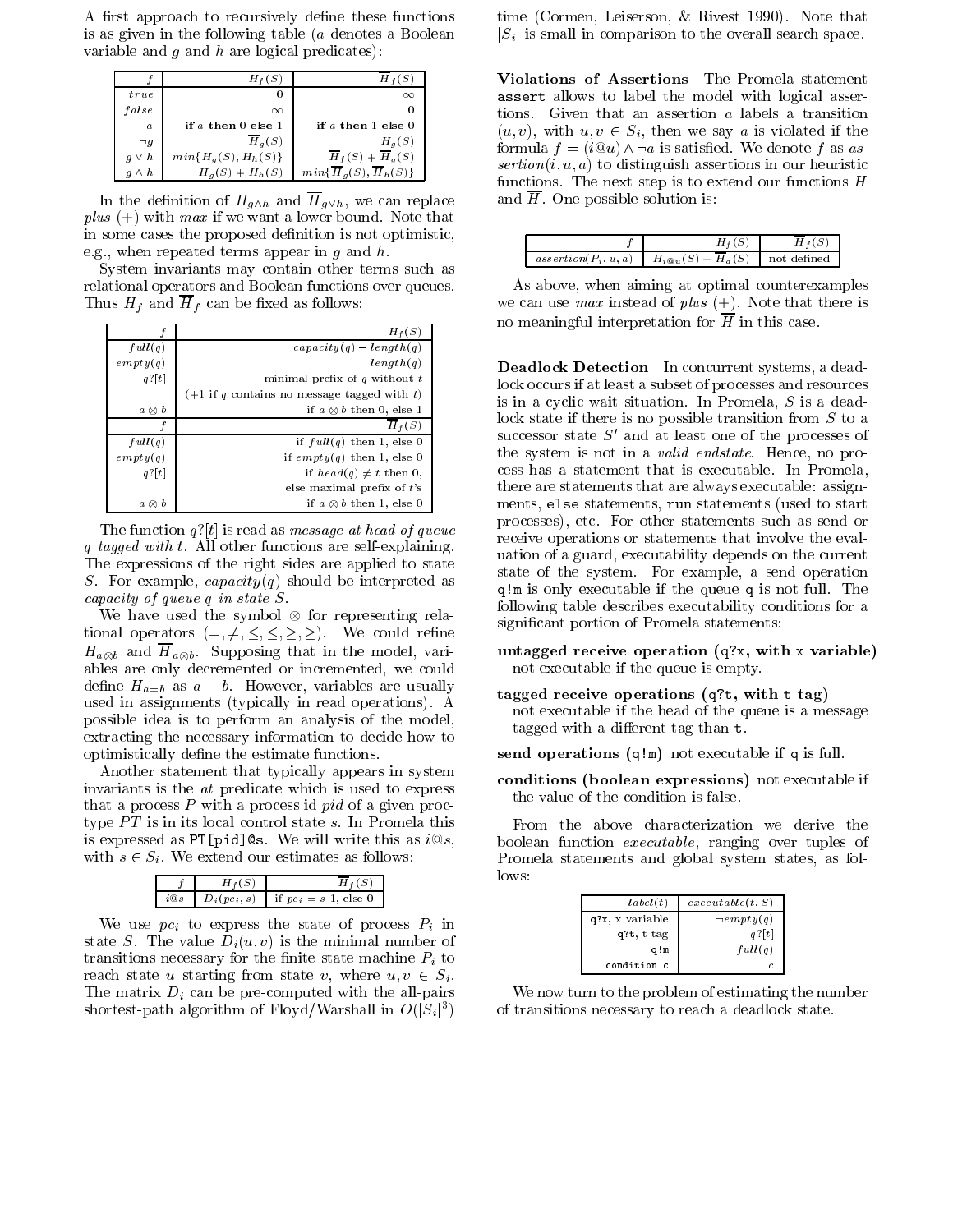Active Processes As mentioned above, in a deadlock state all processes are blocked. A naive approach to deriving an estimator function is is to count the number of active (or non-blocked) processes in the current

$$
H_{ap}(s) = \sum_{P_i \in P \wedge active(i,S)} 1
$$

where  $active(i, S)$  is defined as

$$
active(i, S) \equiv \bigwedge_{t = (pc_i, v) \in T_i} \neg\ \textit{execute}(t)
$$

The problem with this approach is that it is not very informative. In typical two-side protocols in which only two processes appear (sender and receiver for example) the range of values of this estimate is very small.

**Deadlocks as Formulae** In a deadlock state  $S'$  all process are blocked, i.e.,

$$
deadlock \equiv \bigwedge_{P_i \in P} \,block(i, pc_i(S'), S')
$$

The predicate  $blocked(i, pc_i(S'), S')$  is defined as: in the system state  $S'$  the process  $P_i$  is blocked in its local state  $pc_i(S')$  (which is the program counter of  $P_i$  in the  $\overline{P_i}$ deadlock state). This predicate is defined as

$$
blocked(i, u, S) \equiv (i@u) \land \bigwedge_{t=(u,v) \in T_i} \neg \; executable(t, S).
$$

Given the deadlock formula we would like to implement deadlock detection using a directed search strat- $\sim$ gy with Heuristic estimate function. Using  $\sim$ fortunately, since we do not know the set of states in which the system will go into a deadlock in advance, we cannot compute the formula at exploration time.

Approximating the Deadlock Formula A first approach is to determine in which states a process can block. We call such states dangerous.

A process  $P_i$  is blocked if blocked(i, u, S) is valid for some  $u \in C_i$ , with  $C_i$  being the set of dangerous states of  $P_i$ . We define *blocked* (i,  $\beta$ ) as a predicate for process Pi to be blocked in system state S:

$$
blocked(i, S) = \bigvee_{u \in C_i} \text{ blocked}(i, S, u)
$$

Therefore, we approximate the deadlock formula with

$$
deadlock' = \bigwedge_{P_i \in P} \, blocked(i, S)
$$

The search for deadlocks can be now performed with  $H_{deadlock'}$  as an estimate.

Without designer intervention, all the reads, sends and conditions are considered dangerous. Additionally, the designer can explicitly define which states of the processes are dangerous by including Promela labels with prefix danger into the protocol specification.

### Experimental Results

All experimental results were produced on a SUN Workstation, UltraSPARC-II with 248 MHz. The SPIN comparison values were generated with version 3.3 of the validator. If nothing else is stated, the parameters while experimenting with SPIN and HSF-SPIN are as follows:

| Parameter               | <b>SPIN</b> | HSF-SPIN |
|-------------------------|-------------|----------|
| Partial Order Reduction | yes         | no       |
| Supertrace mode         | no          | no       |
| Memory Limit            | 512 MB      | 512 MB   |
| Depth bound             | 10,000      | 10,000   |
|                         |             |          |

We will present experimental results on the detection of deadlocks in three scalable protocols using the A\* algorithm with different heuristic functions. The heuris- $\ldots$  estimates we use  $\ldots$   $\ldots$   $\ldots$   $\ldots$   $\ldots$   $\ldots$ cated above, the approximation of the deadlock formula can be improved with hand-coded labels, which reduces the set of dangerous states (option  $+U$ ). On the automatic side we experiment with dangerous states according to send operations (option  $+S$ ), receive operations (option  $+R$ ) or conditions (option  $+C$ ).

Table 2 depicts experimental data for different instances of the dining philosophers problem. We tested  $\mathcal{A}^{\mathcal{A}}$  with the following the following estimates: Happen is the action of activeness based heuristic, while Hf is the formula based heuristic. When performing a breadth-first search (column  $H = 0$ ) the number of expanded states grows exponentially, such that the 12-philosophers protocol is already intractable. SPIN is capable of solving all instances of the protocol with less than 16 philosophers, but offers long solution trails, e.g.  $1,362$  steps in the 8-philosophers problem, compared to the optimal number of 34. The results achieved by  $A^*$  are superior: optimal solutions are found in all cases and the number of expanded states scales linearly. Moreover, for some heuristics the number of expansions matches the solution depth.

| $\boldsymbol{p}$ |      | $H=0$          | $H_{ap}$ | $H_f + SRC$ | $H_f+R$ | <b>SPIN</b>                  |
|------------------|------|----------------|----------|-------------|---------|------------------------------|
| $\overline{2}$   | ex p | 13             | 10       | 10          | 10      | 14                           |
|                  | len  | 10             | 10       | 10          | 10      | 10                           |
| 3                | ex p | 23             | 16       | 16          | 14      | 22                           |
|                  | len  | 14             | 14       | 14          | 14      | 18                           |
| $\overline{4}$   | ex p | 54             | 21       | 21          | 18      | 75                           |
|                  | len  | 18             | 18       | 18          | 18      | 54                           |
| 8                | ex p | 2,899          | 41       | 41          | 34      | 1,797                        |
|                  | len  | 34             | 34       | 34          | 34      | 1,362                        |
| 12               | ex p | ۰              | 61       | 61          | 50      | 278,097                      |
|                  | len  | $\blacksquare$ | 50       | 50          | 50      | 9,998                        |
| 16               | ex p | ۰              | 81       | 81          | 68      | $\blacksquare$               |
|                  | len  | $\blacksquare$ | 68       | 68          | 68      | $\qquad \qquad \blacksquare$ |
| 25               | ex p | ۰              | 126      | 126         | 102     | $\blacksquare$               |
|                  | len  | ۰              | 102      | 102         | 102     | $\qquad \qquad \blacksquare$ |

Table 2: Number of expanded states and solution lengths achieved by  $A^*$  in the dining philosophers protocol  $(p=$ number of philosophers).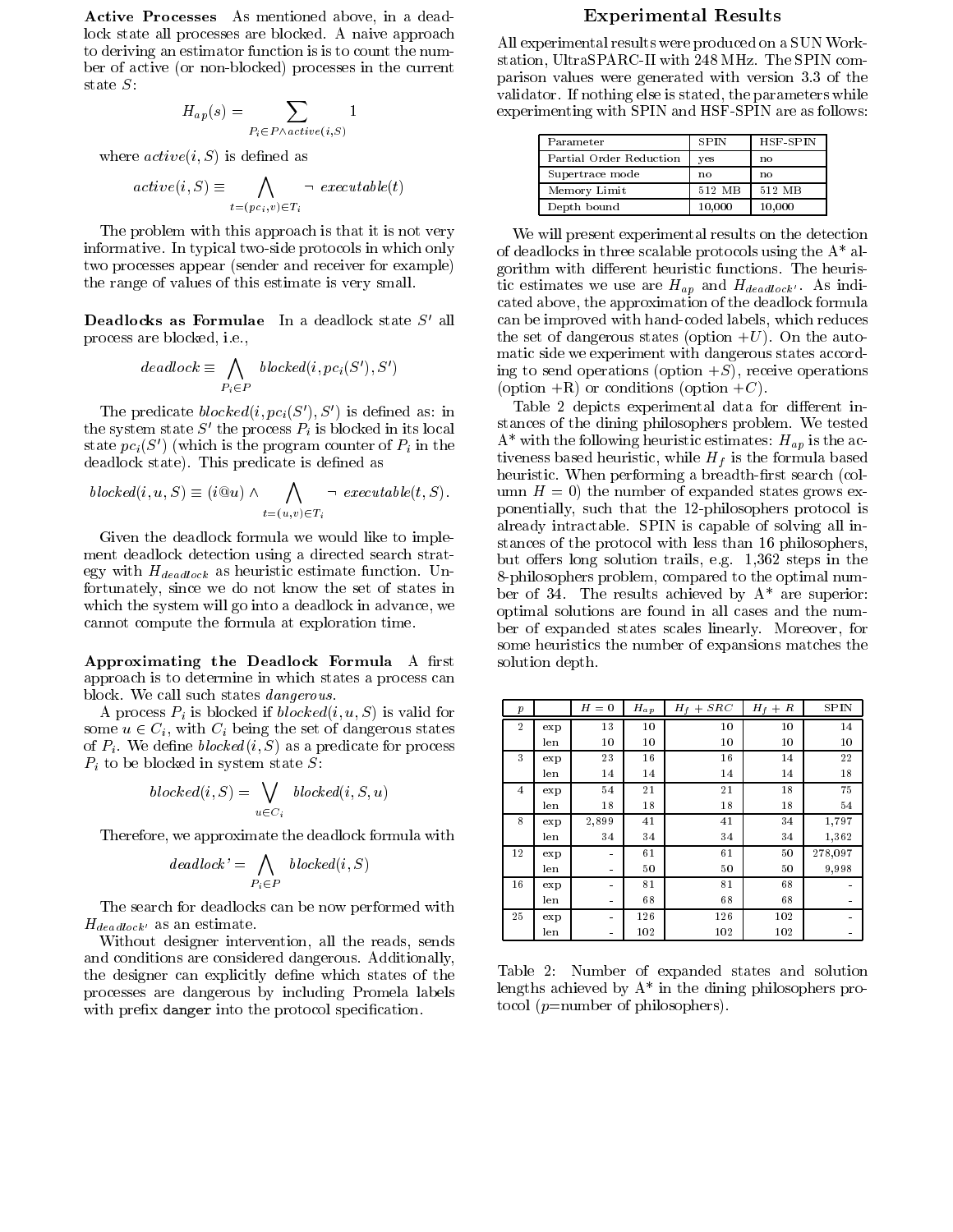Table 3 refers to experiments with the optical telegraph protocol and includes experimental results with best-first search (BF). The breadth-first search algorithm achieves optimal solutions, but it is unable to solve instances with more than 6 stations.  $A^*$  finds optimal solutions, but in the most cases it does not scale well. With the formula-based heuristic  $A^*$  is not capable of solving problems with more than 9 stations. Surprisingly, with an even number of stations  $A^*$  with  $\mathbf{H}_{u}$  is optimal, such with an odd number of stations the stations the stations of  $\mathbf{H}_{u}$ number of expanded states grows exponentially. SPIN scales linearly offering near-to-optimal solutions. This is due to the traversal order of depth-first search, which in this case is close to optimal. The best-first search algorithm with Happy visit the number of the number of the nodes and  $\sim$ the length of the solution trail match.

| $\boldsymbol{p}$ |                  | $H = 0$                      | $H_{a\underline{p}}$ | $H_f+U$     | BF | <b>SPIN</b> |
|------------------|------------------|------------------------------|----------------------|-------------|----|-------------|
| $\,2$            | e <sub>x</sub> p | 42                           | 14                   | 15          | 14 | 17          |
|                  | len              | 14                           | 14                   | 14          | 14 | 16          |
| 3                | exp              | 296                          | 96                   | 73          | 21 | 24          |
|                  | len              | 21                           | 21                   | $2\sqrt{1}$ | 21 | 23          |
| $\overline{4}$   | exp              | 1,772                        | 26                   | 48          | 26 | 31          |
|                  | len              | 26                           | 26                   | 26          | 26 | 30          |
| 5                | exp              | 17,562                       | 1,451                | 839         | 33 | 38          |
|                  | len              | 33                           | 33                   | 33          | 33 | 37          |
| $\overline{6}$   | e <sub>x</sub> p | 110,746                      | 38                   | 366         | 38 | 45          |
|                  | len              | 38                           | 38                   | 38          | 38 | 44          |
| $\overline{7}$   | exp              | $\blacksquare$               | 11,630               | 11,542      | 45 | 52          |
|                  | len              | $\blacksquare$               | 45                   | 45          | 45 | 51          |
| 8                | exp              | $\blacksquare$               | 50                   | 4,779       | 50 | 59          |
|                  | len              | $\blacksquare$               | 50                   | 50          | 50 | 58          |
| 9                | exp              | ۰                            |                      |             | 57 | 66          |
|                  | len              |                              |                      |             | 57 | 65          |
| $10$             | exp              | $\qquad \qquad \blacksquare$ | 62                   | 68,052      | 62 | 73          |
|                  | len              | $\blacksquare$               | 62                   | 62          | 62 | 72          |
| 11               | exp              |                              |                      |             | 69 | 80          |
|                  | len              | $\blacksquare$               |                      |             | 69 | 79          |
| $1\,2$           | exp              |                              | 74                   |             | 74 | 87          |
|                  | len              |                              | 74                   |             | 74 | 86          |

Table 3: Number of expanded nodes and solution lengths achieved by A\* the optical telegraph protocol  $\mathcal{P}$  is defined by the stations of stations of search search, Happy search, Happy search, Happy search, Happy search, Happy search, Happy search, Happy search, Happy search, Happy search, Happy search, Happy search, H been used as an estimate.

Tables 4 and 5 show experimental results for a realworld protocol: the CORBA General Inter Orb Protocol (Kamel  $&$  Leue 2000) (GIOP for brevity). The algorithm evaluated in Table 4 is best-first search. The solution lengths are substantially better than the solution lengths offered by SPIN except in the simplest configuration. Note that in some cases, SPIN's solutions are about 4 times larger. Table 5 shows the effect of ap- $P_{\rm 1}$  and with  $\sim$  with  $H_{\rm 0}$  and directions of which in the set of  $\sim$  $\mathcal{L} = \mathcal{L} = \{ \mathcal{L} \mid \mathcal{L} \in \mathcal{L} \mid \mathcal{L} \in \mathcal{L} \}$  is a probability of which is able to able that is able to able that  $\mathcal{L} = \{ \mathcal{L} \mid \mathcal{L} \in \mathcal{L} \}$ to solve larger problems, but with longer counterexamples. The extreme case is best-cased in the search  $\alpha$  ,  $\alpha$ scales best in the number of expanded nodes but one pays a price in terms of solution lengths.

| p, q     |          | $H = 0$        | $H_f + SRC$ | $H_f + SR$ | $H_f+U$  | <b>SPIN</b> |
|----------|----------|----------------|-------------|------------|----------|-------------|
| 1,1      | exp      | 3,571          | 992         | 1,342      | 128      | 308         |
|          | len      | 54             | 61          | 61         | 55       | 60          |
| 1,2      | exp      | 53,547         | 108         | 749        | 123      | 376         |
|          | len      | 60             | 61          | 95         | 61       | 135         |
| 1,3      | exp      | $\blacksquare$ | 670         | 1,173      | 158      | 446         |
|          | len      | $\blacksquare$ | 79          | 86         | 79       | 210         |
| 2,4      | exp      | $\blacksquare$ | 1,232       | 1,198      | 682      | 517         |
|          | len      | $\blacksquare$ | 113         | 97         | 82       | 391         |
| $\cdots$ | $\cdots$ | $\cdots$       | $\cdots$    | $\cdots$   | $\cdots$ | $\cdots$    |

Table 4: Number of expanded states and solution lengths achieved by best-first in the GIOP protocol  $(p=clients,q=servers).$ 

| p, q |                 | $w_h = 1$                    | $w_h = 4$      | $w_h = 16$                   | $w_h = 32$                   | $w_q=0$ |
|------|-----------------|------------------------------|----------------|------------------------------|------------------------------|---------|
| 1,1  | ex <sub>p</sub> | 2,944                        | 1,530          | 404                          | 337                          | 228     |
|      | len             | 54                           | 54             | 54                           | 54                           | 72      |
| 1,2  | ex <sub>p</sub> | 38,833                       | 15,565         | 1478                         | 1,234                        | 314     |
|      | len             | 60                           | 60             | 60                           | 60                           | 82      |
| 1,3  | ex <sub>p</sub> | $\qquad \qquad \blacksquare$ | $\blacksquare$ | 22,843                       | 9,342                        | 452     |
|      | len             | $\blacksquare$               | $\sim$         | 70                           | 78                           | 111     |
| 2,4  | ex <sub>p</sub> | $\qquad \qquad \blacksquare$ | $\blacksquare$ | $\blacksquare$               | 47,634                       | 416     |
|      | len             | $\blacksquare$               | $\blacksquare$ | $\qquad \qquad \blacksquare$ | 81                           | 112     |
| 2,5  | ex <sub>p</sub> | $\qquad \qquad \blacksquare$ | $\blacksquare$ | $\qquad \qquad \blacksquare$ | $\qquad \qquad \blacksquare$ | 421     |
|      | len             | $\blacksquare$               | $\sim$         | $\qquad \qquad \blacksquare$ | $\qquad \qquad \blacksquare$ | 117     |

Table 5: Number of expanded nodes and counterexand the length according to the May with Happy  $u \mapsto u$  with Ham and dierential distribution  $\mathcal{A}$ values of wg and why in the GIOP protocol  $\gamma$  is consider,  $q = \text{softmax}(t)$ . If when we are not cited then there is value is set to 1.

Table 6 depicts the results of searching the GIOP protocol with 1 server and 3 clients. Given 1 GByte of main memory A\* can solve this problem with 545,141 node expansions. The minimal countered length counterplane lengths in the minimal counterplane in the minimal counter is 70. With a limit of 60 MByte A\* runs out of memory. The same bound yields a full transposition table in IDA\* at depth 50 and a drastic increase in the number of expanded nodes, such that the time limit of one hour is exceeded in a few iterations. Bit-state hashing solves the problem in the optimal number of iterations according to the given time and memory bound. In the last iteration 5,752,690 elements were stored. The prior call of IDA\* helps to avoid initialization time for the bit-vector but the difference in the number of expansion are very small, even though we provided twice as much memory.

## Related Work

There are two approaches that apply guided and heuristic search techniques to symbolic model checking:

Validation with Guided Search of the State Space uses BDD-based symbolic search of the Mur $\phi$  validation tool (Yang  $&$  Dill 1998). The best first search procedure incorporates symbolic information based on the Ham-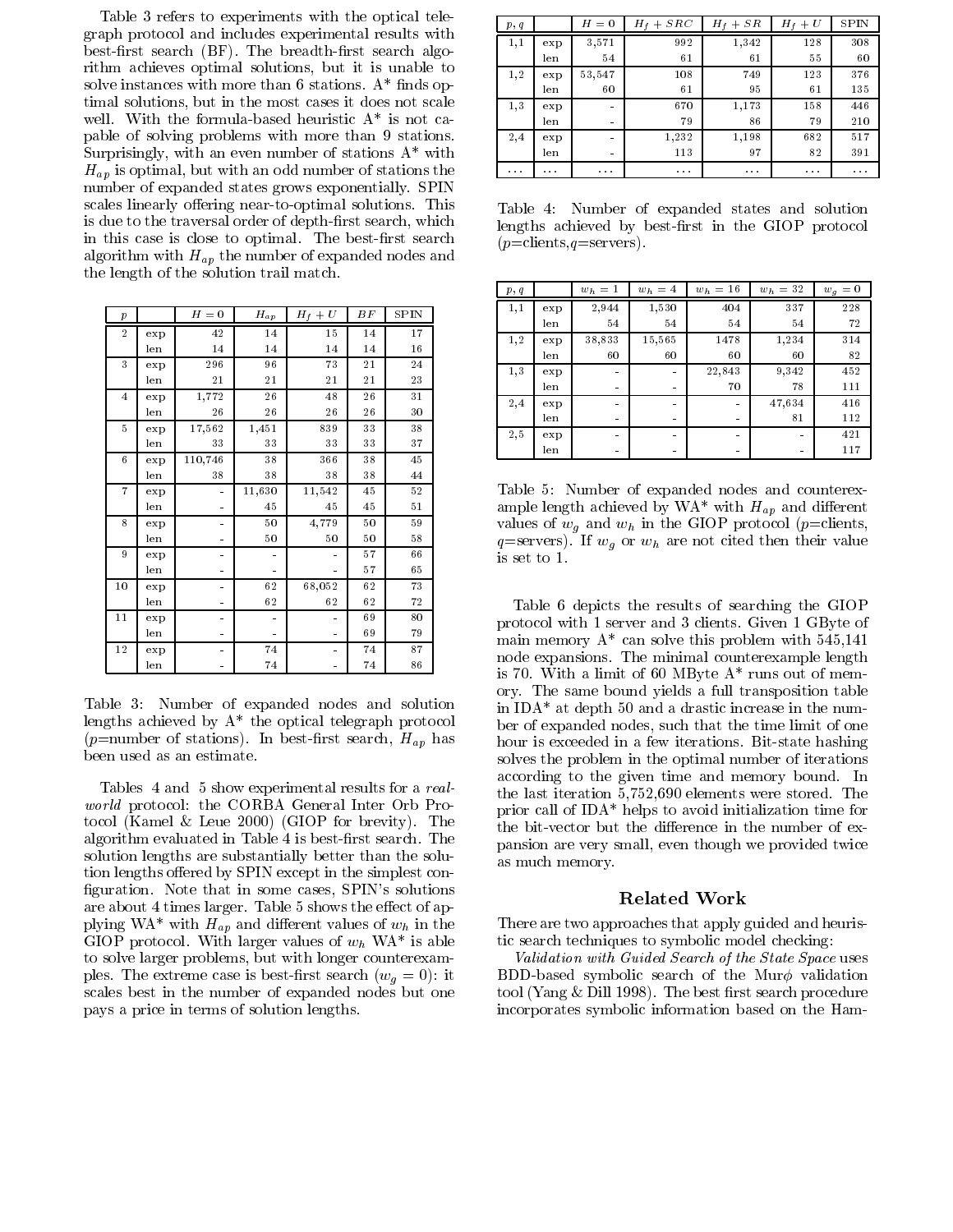| len | $IDA* + TT$ | $\mathbf{A}^*$ | $IDA* + BT$ | $IDA* + BT+ TT$ |
|-----|-------------|----------------|-------------|-----------------|
|     |             |                |             |                 |
|     |             |                |             |                 |
| 47  | 29,027      | 29,027         | 29,020      | 29,027          |
| 48  | 34,439      | 34,439         | 34,432      | 34,439          |
| 49  | 40,508      | 40,508         | 40,499      | 40,508          |
| 50  | 46,991      |                | 46,948      | 46,948          |
| 51  | 71,944      |                | 54,206      | 54,206          |
| 52  | 265,365     |                | 62,408      | 62,408          |
| 53  | 1,500,812   |                | 71,872      | 71,872          |
| 54  |             |                | 83,264      | 83,264          |
| 55  |             |                | 97,303      | 97,303          |
| 56  |             |                | 114,184     | 114,184         |
| 57  |             |                | 133,755     | 133,755         |
| 58  |             |                | 155,772     | 155,772         |
| 59  |             |                | 179,759     | 179,759         |
| 60  |             |                | 205,124     | 205,124         |
| 61  |             |                | 231,400     | 231,400         |
| 62  |             |                | 258,487     | 258,487         |
| 63  |             |                | 286,695     | 286,695         |
| 64  |             |                | 316,571     | 316,571         |
| 65  |             |                | 347,998     | 347,998         |
| 66  |             |                | 381,171     | 381,171         |
| 67  |             |                | 416,194     | 416,194         |
| 68  |             |                | 454,319     | 454,319         |
| 69  |             |                | 495,364     | 495,364         |
| 70  |             |                | 539,555     | 539,555         |

Table 6: The number of expansions with respect to different algorithms and increasing search depth in the GIOP protocol (1 server and 3 clients) with the  $H_{ap}$ heuristic. TT abbreviates a transposition table and BT abbreviates a bit-state hash table.

ming distance between two states. The other considered options target enlargement (error state is searched backwards with bounded depth), Tracks (approximation of pre-images) and Guideposts (explicit hints) are not solution length approximations.

Directed Model Checking extends the ucke model checker (Biere 1997) with a symbolic variant of the A\* algorithm (Reffel  $&$  Edelkamp 1999) in finding bugs of scalable hardware circuits like the tree-arbiter and the DME. The authors applied a backward, so-called re finement search to infer the estimate: The error specification is broadcasted within the circuit until a given refinement depth is reached.

For explicit state model checking the use of best-first exploration for protocol verification has been investigated in the PROVAT strategy (Lin, Chu, & Liu 1988). The system assumes that the two only available protocol operations are send and receive. The authors describe two different kinds of heuristics: global heuristics and move ordering heuristics. Both approaches split into three parts for different kinds of errors: unspecified reception, deadlocks and channel overflow. Global heuristics correspond to the ordering of the priority queue and in case of deadlock detection, the estimate is the weighted sum of the number of states that try to

receive message from empty queues and the number of states that try to send a message to a full queue. For ordering the moves receive operations are considered first with ties broken in favor of the shortest queue. We have re-implemented the PROVAT strategy, but in the experiments the automatic inferred heuristics Hap and  $H_{deadlock'}$  scale exponentially better.

Very recently symbolic model checking techniques have been reconciled with AI planning strategies. It has been argued that model checking and planning are identical (Giunchiglia & Traverso 1999). Communication protocols specify non-deterministic planning problems with resources. However, a single-state verification planner has not been developed although it has recently been shown that some standard LTL specifications can be parsed into conditional operators with quantified effects (Rintanen 2000). Our approach provides another bridge for the gap between AI-planning and verification. Promela can be considered an input language for non-deterministic planning problem in which channels and shared variables represent resources. A planning goal is encoded as a predicate that violates a certain assertion such that directed search methods apply.

#### Conclusion and Future Work

 ters around variants of the A\* algorithm. We dis-We have shown that the efficiency of protocol validation based on model checking can greatly benefit from directed and heuristic search. Our approach cencussed weighted A\*, iterative deepening and partial search variants of these algorithms. Next we introduced weighting functions to be used in heuristics for invariant verification, assertion violation and deadlock detection. We described the architecture of the HSF-SPIN tool which implements the heuristics that we described. We finally discussed the validation of two toy protocols and one real world protocol.

Our experiments show that the search heuristics we proposed can greatly increase the perfomance of model checking with respect to the number of explored states, and in particular with respect to the length of error witnesses. In the experiments, best-first search seems to be the best choice, since it generally scales well in the number of expanded states compared to the solution length, being near to optimal in many cases. When aiming at optimality,  $A^*$  is effective, but when working with large protocols it has some drawbacks in performance due to the weakness of our heuristics. The activeness based estimate Hap is very simple and not very informative. It works well on protocols with many simple processes, but not in protocols with few complicated processes, as our experiments with the GIOP example indicate. The problem of the formula based heuristic for deadlocks is that its quality depends on designer aid to determine the set of dangerous processes. We expect that future research will greatly increase the efficiency of our heuristics. For instance, the values in the state distance matrices currently do not adequately reflect the number of receive operations needed to consume the current